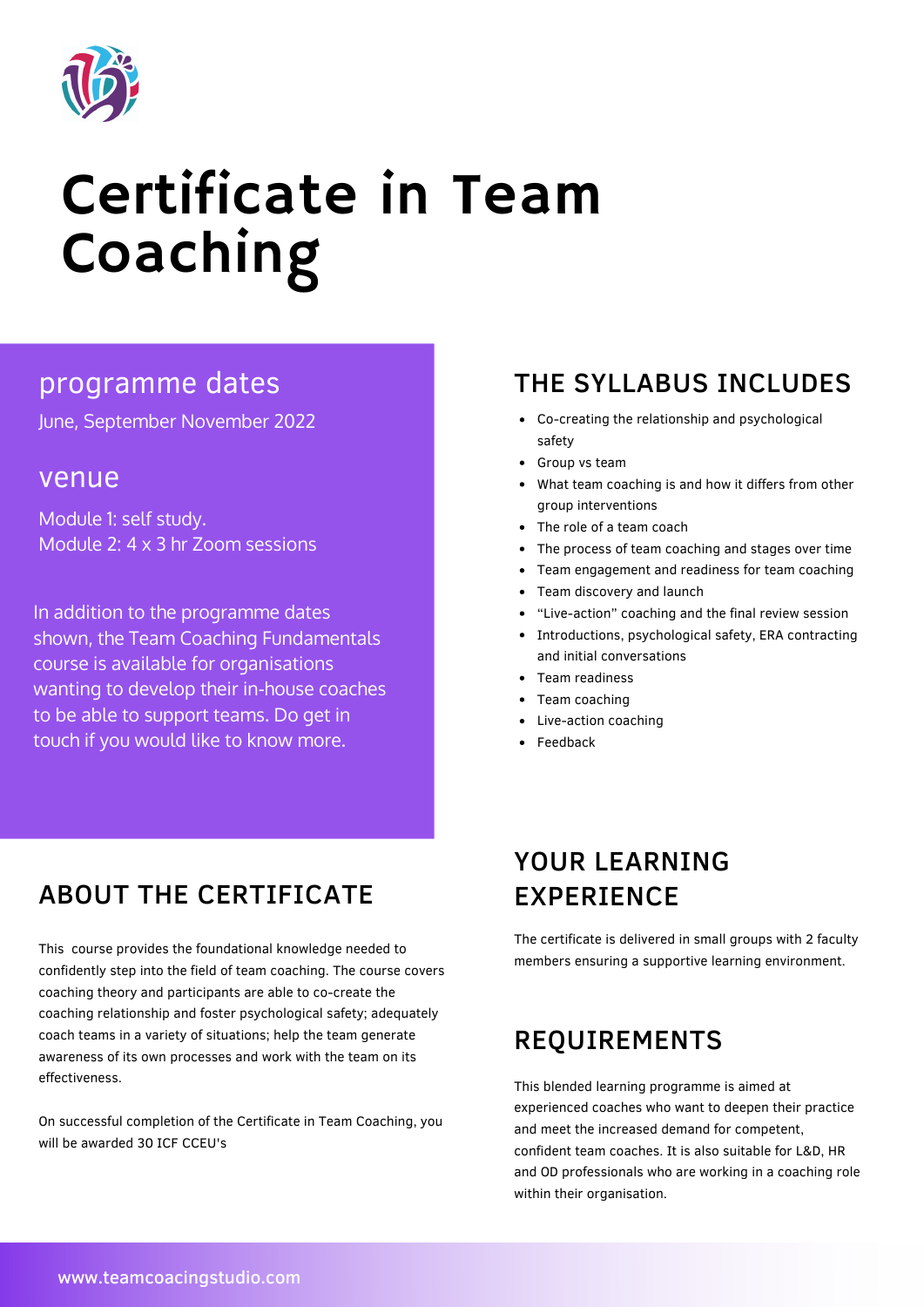# BENEFITS

On successful completion of the Certificate in Team Coaching, you will;

- Understand what team coaching is and why it's important  $\bullet$
- Have a complete team coaching journey map that you can use with clients right away  $\bullet$
- Have explored steps/stages of the journey and how to apply them  $\bullet$
- Understand team coaching competencies and meta-skills that elevate your practice and make you a more impactful coach  $\bullet$
- Have access to the Team Coaching Community  $\bullet$
- Built confidence by putting your skills into practice  $\bullet$
- Learned from the experiences and faculty demonstrations
- Developed a home team of peer coaches for ongoing support
- Asked questions about your unique situation and received answers

# TCS CORE COMPETENCIES

Philosophy and Stance sit firmly at the heart of the wheel. Like yin and yang, they are complementary forces that interact as a dynamic system – a team coach's mindset - in which the whole is greater than the assembled parts.

A coach's mindset informs a coach's way of being and every single intervention; it is what makes the difference between an OK coach and coach mastery. It is also what distinguishes the role of team coach from 'similar' roles such as consulting, teaching, training and facilitation.

3 Metaskills wrap around the heart of the TCS Team Coaching Wheel. These are the highest-order skills that supercharge every aspect of team coaching. Metaskills transcend all other skills from the Greek word meta, meaning "after" or "beyond". These three skills, Presence, Use of Self and Active Experiments, are essential to mastering the art of evoking awareness and provoking action and experimentation. Together, they provide the methodology for change.

Radiating out from the core of the TCS Team Coaching Wheel, 12 team coaching competencies sit within five clusters. These competencies set the foundations for a team coach's journey towards mastery.

The Team Coaching Wheel sits at the heart of our teaching, and they are fundamental to your development as a team coach.